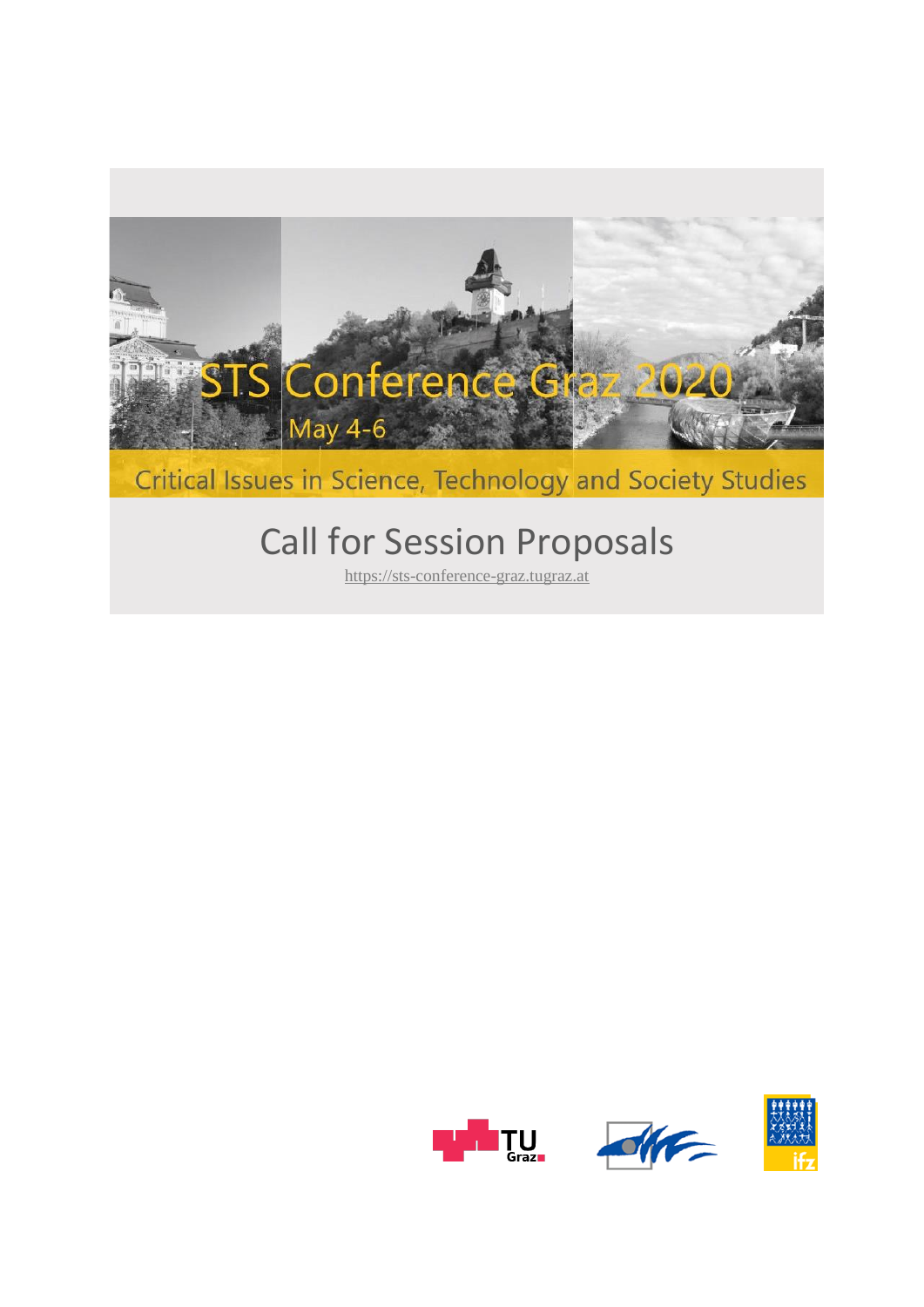Dear colleagues,

We invite you to submit a **session** proposal for the upcoming STS Conference in Graz, held from May 4–6<sup>th</sup>, 2020.

We suggest a number of thematic fields as a guideline to address contemporary challenges of the interplay between science, technology and society. We encourage session proposers to address one of the thematic fields listed below.

Please follow the guidelines for session proposers as outlined below.



# THEMATIC FIELDS

#### Open Science: Rethinking the Science and Society Relationship

Transparency of procedures, accessibility, and critical contestation of results lie at the heart of scientific knowledge production. However, scientific practices have often been found to fall short of these ideals. The metaphor of the ivory tower describes science as self-centred, inaccessible and not responding to social needs.

Investigating practices of knowledge production has a long history in social studies of science. At first, STS scholars challenged traditional scientific epistemologies and began to scrutinise social dynamics of scientific truth making in the laboratory. Controversial scientific practices, such as recombinant DNA technologies, raised questions of trust in and credibility of science, leading scholars to question what makes scientific knowledge socially robust. As a response to these scientific controversies, many European countries took active steps to advance policymaking. "Inclusive governance" has become an important goal for the European Commission since the early 2000s. As ELSA research in the context of genomics explored new approaches in public-policy, ideas regarding responsible research and innovation (RRI) began to materialize in fields such as nanotechnology. Aiming at "inclusive governance", RRI in general and Open Science in particular promote the engagement of civil society in various forms of knowledge production with the aim of creating a wider and more inclusive process of research and innovation, as well as political decision-making. Open Science holds the promise to respond to these challenges and enhance science and society relationships by making science more open and accountable to the public.

With this call, we invite proposals for sessions that explore the potential of Open Science to allow for more inclusive, transparent and accessible practices of knowledge production and possibly contribute to responsible research and innovation, as well as critical assessments of where Open Science might fall short of these aims.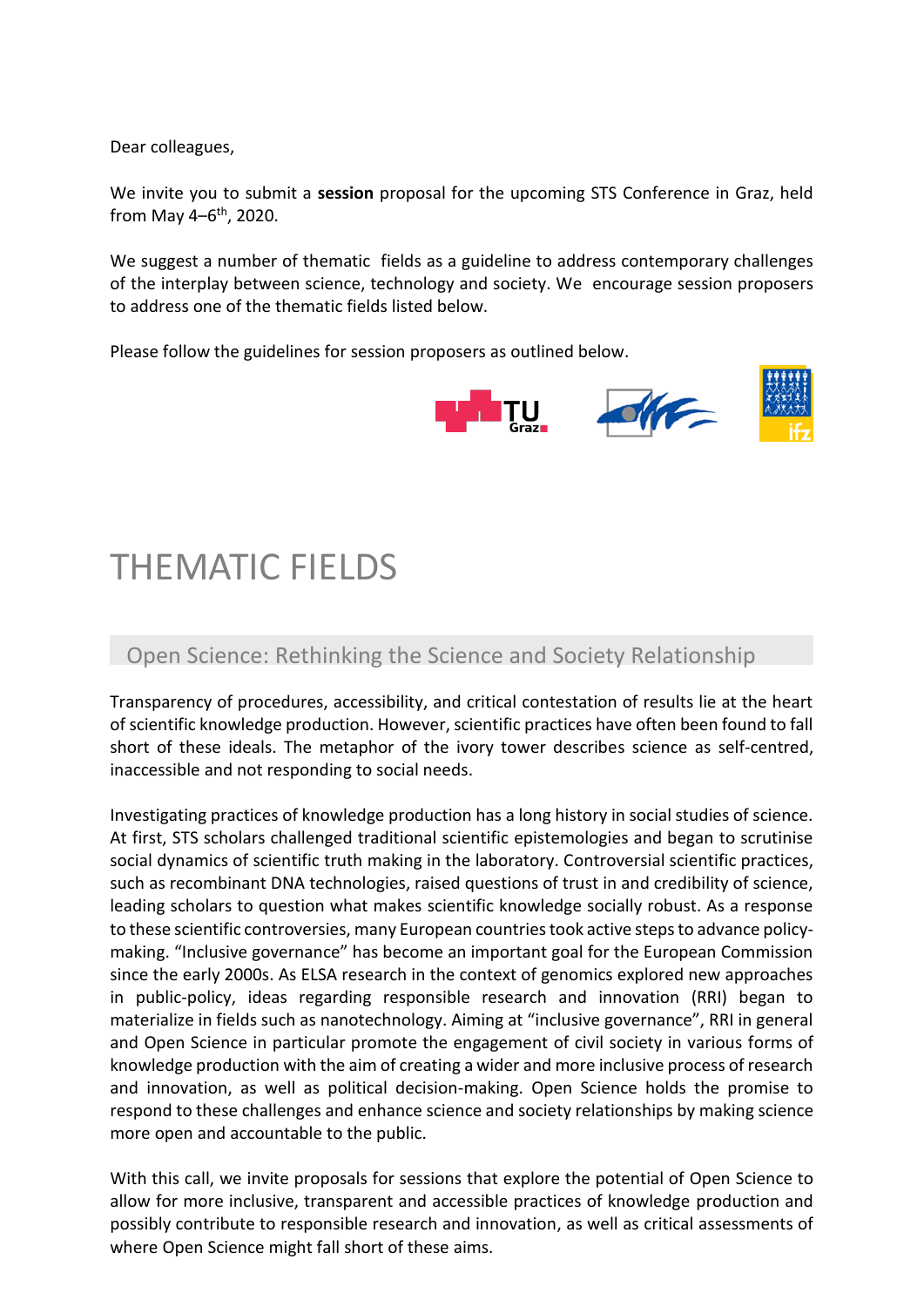## Digitalization of Society

Digital technologies are a central element of transformations in contemporary societies. Are these recent processes different from how information and communication technology has induced social change in the past decades? Current discourses about a "digital revolution" that encompasses every sphere of social life ("digitalization of work", "digitalization of business", "digitalization of education", digitalization of healthcare", etc.) suggest that such a digital transformation of society is underway. Empirical observations from quite different social fields support the conclusion that the transformative power of digitalization is still growing. Mobile devices, connectivity, social media platforms, big data and related developments, as well as the new practices and social innovations associated with them, are about to induce substantial changes in many spheres of society. Currently, for example, we can observe how Twitter changes political communication. In the economic sphere a revolution in industrial production and work is heralded ("Industry 4.0") and new forms of platform economy are emerging. In the scientific domain, digital technologies may change the way in which knowledge is produced, justified, assessed, distributed and implemented in practical contexts. Algorithms promise higher degrees of control and predictive power but may at the same time go along with a loss of transparency and traceability. In everyday life, new social practices like those of the quantified self-movement can be found. Techniques and practices of gamification are emerging in different fields of society. It is important to understand how these socio-technical innovations interact with societal forces in bringing about this transformation and to explore the challenges and opportunities associated with them. In doing so, session proposals should focus on a particular social field, a particular phenomenon of digitization (such as big data or gamification), or a particular opportunity (e.g. democratization) or challenge (e.g. privacy).

#### Towards Low-Carbon Energy Systems

The analysis of social, technological and organisational frameworks of energy use forms the basis for proposals in this thematic field. They should focus on the shaping of sustainable energy and the mitigation of climate change.

Socio-economic aspects of energy technologies, strategies of environmental technology policy and the development of measures and strategies for the promotion of renewable energy sources and sustainable construction are in focus, as well as the transition to a sustainable energy system. Further important themes are climate-friendly consumption, sustainable lifestyles, regional governance, climate policy strategies, innovation policy, participation and in all fields the role of users.

#### Mobility: A Socio-Technical System on the Way to Sustainability?

The German term "Mobilitätswende" (mobility transitions) stands for several challenges of the ongoing and much needed fundamental change of our mobility system: decarbonization; changes of mobility behaviour; renaissance of walking, biking, tram, and train; digitalization of mobility and virtual mobility; justice of space; affordability; "Flygskam" — to name a few perspectives of interest.

Researchers are invited to propose sessions dealing with the analysis of social and political aspects of the mobility system and its historical and future development, or of specific aspects of this system.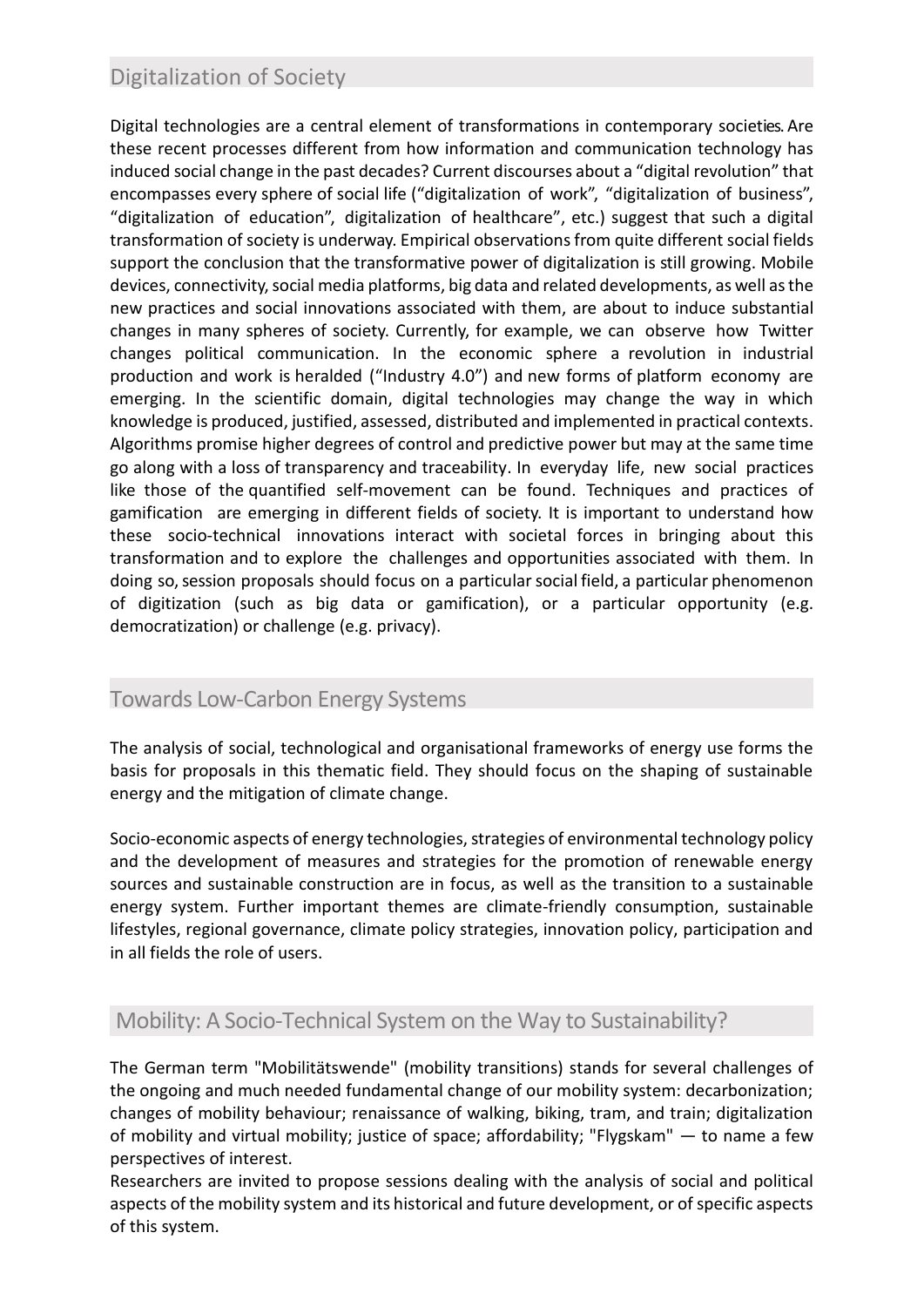This area of research particularly focuses on a broad understanding of gender, including queer-feminist, post-colonial and 'crip' perspectives of science and technology. On the one hand, individual perspectives of actors in the technological field as well as in academia are taken into account; on the other hand, educational, organisational, societal, environmental, policy and governance issues are of utmost relevance.

Areas of special interest for this year's conference include:

- Studies and practical experiences about system change policies and practices in academia and research to overcome social injustices and increase gender equality and diversity (e.g. the debate of academic care-work; inclusion of gender criteria in research funding policies; academic ableism).
- Theoretical discourses of queer-feminist and crip techno-science (e.g. understandings of bodies, regimes of care, and modes of knowledge; utopias and dystopias) are welcome as discussions of empirical experiences.
- How these broad gender and social justice perspectives can enrich the mutual shaping of design and use approach (especially in the field of medicine technologies, robotics and A.I) and the debate, policies and practices around RRI and 'good science'.

### Life Sciences/Biotechnology

Following decades of public debate, the application of various genetic modification techniques in microbes, plants, animals and even humans continues to be a deeply controversial issue in the EU and beyond, partly fuelled by progress in science, technological innovation, and the opening of novel application areas. Examples include GM industrial and energy crops, synthetic biology, novel breeding techniques including genome editing, gene drives, and biohacking, among others.

Session proposals should call for contributions aiming at a better understanding of the regulatory, broader policy and governance challenges of biotechnology, and/or explore strategies to manage these challenges.

# Sustainable Food Systems

There are growing efforts to make the food system more sustainable, and to tackle challenges related to food security, food poverty and justice, nutrition, food quality and safety, resource scarcity, loss of farmland and negative environmental impacts. To tackle these challenges, various strategies are developed at different geographies and scales. They are ranging from local level initiatives, such as communities reasserting responsibility for food policy, to national, supra-national, and global food policies and initiatives.

Proposals for sessions focusing on different forms of sustainable food systems, as well as on related social practices and socioeconomic/technical processes in the production, distribution, marketing, and consumption of food are encouraged. A particular focus lies on governance mechanisms, policies, and their (potential) contribution to a wider transformation towards more sustainable urban and rural areas, regions and societies.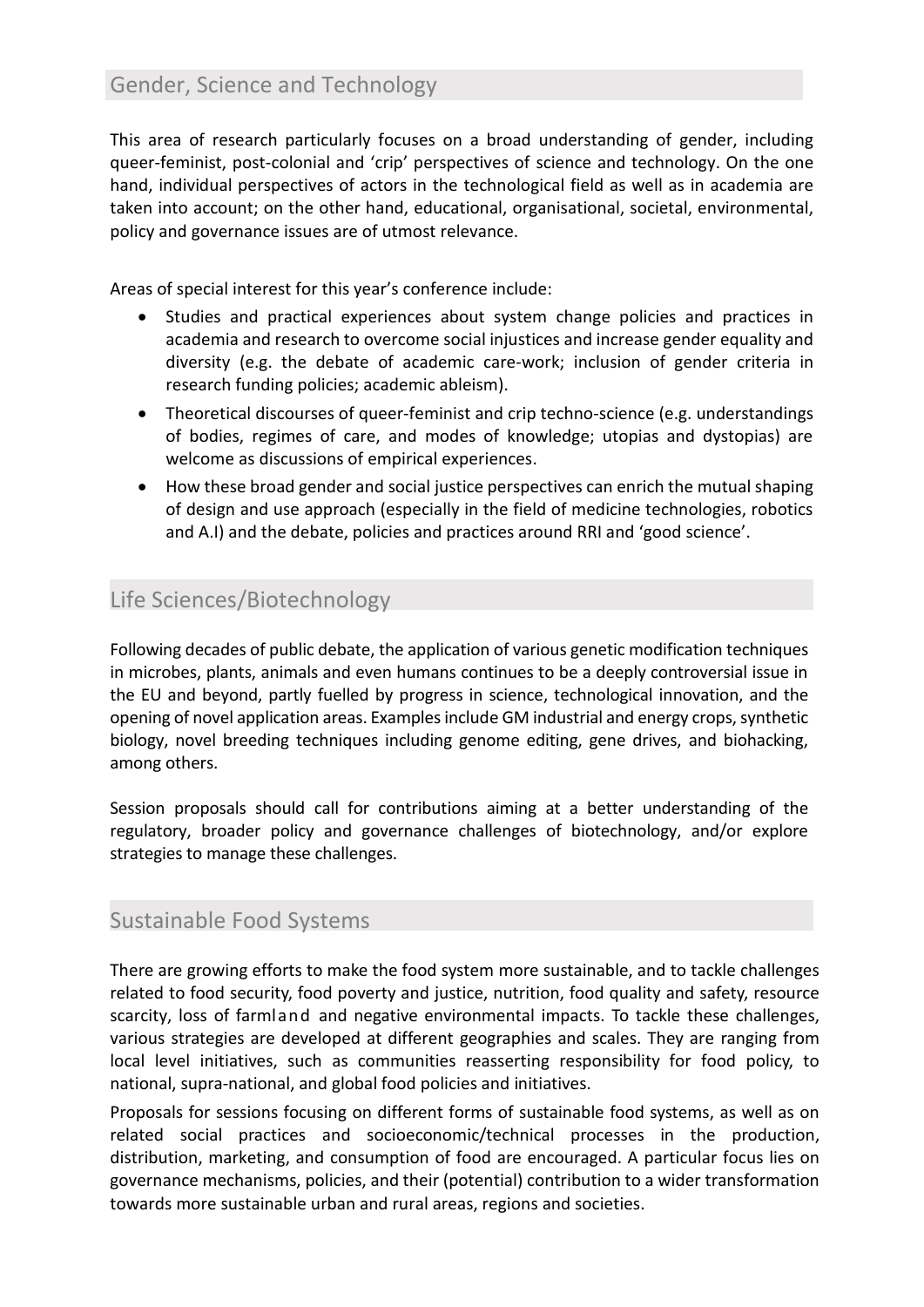#### Teaching STS

Teaching is an important part of academic life. Due to its diverse audiences, teaching STS courses is a highly diverse endeavour. We teach students with a great variety of disciplinary backgrounds, covering virtually all areas of natural and social sciences as well as the humanities. Those graduating from STS programmes pursue careers not only in academia, but also in the policy domain, public services and administration, as well as in the private sector. STS has also a long tradition in teaching engineers. In this way, teaching is conceived as an opportunity to engage with the shaping of technology. By making engineering students reflexive about their occupation, teaching is framed as an instrument of enhancing responsibility in research and innovation. Yet, is this the still the main function of STS courses, and will that remain the case in the near future? Given that STS as a discipline is itself evolving, do we see new challenges looming on the horizon that require changes in our teaching in order to reflect the discipline's self-understanding and academic position?

We invite colleagues in the field to submit proposals in order to address topical issues regarding teaching STS. Session proposals should specify a thematic focus and suggest a suitable format (paper presentation, panel discussion, workshop, etc.) by which a chosen theme may be disused. Issues of particular interest include, but are not limited to the following:

- Teaching the classics: much of the classical STS literature was written in the 1980s. As fundamental as these texts are and as much as they inform recent work, classical texts need revision. Updating may include empirical evidence, conceptual flaws, response to criticism and further development of initial positions.
- Teaching engineers: STS teaching material that appeals to engineering students is scarce. It may help if the material (e.g. a case study) relates to the particular type of engineering in a given course. It is especially challenging to keep up to date with new developments in engineering while at the same time introducing basic STS concepts. Proposed sessions are encouraged to facilitate the exchange of best practice examples.
- Sustainability learning: promoting socio-technical change towards sustainable futures does not only require the acquisition of formal scientific knowledge, processes of change themselves can be framed as learning processes. Sessions addressing such transformational learning are especially welcome.
- Networks: those who are members of a network or keen on creating one are especially invited to use a session of this conference for a gathering where others can join in. Matters of concern may also be specified for such open network gatherings.